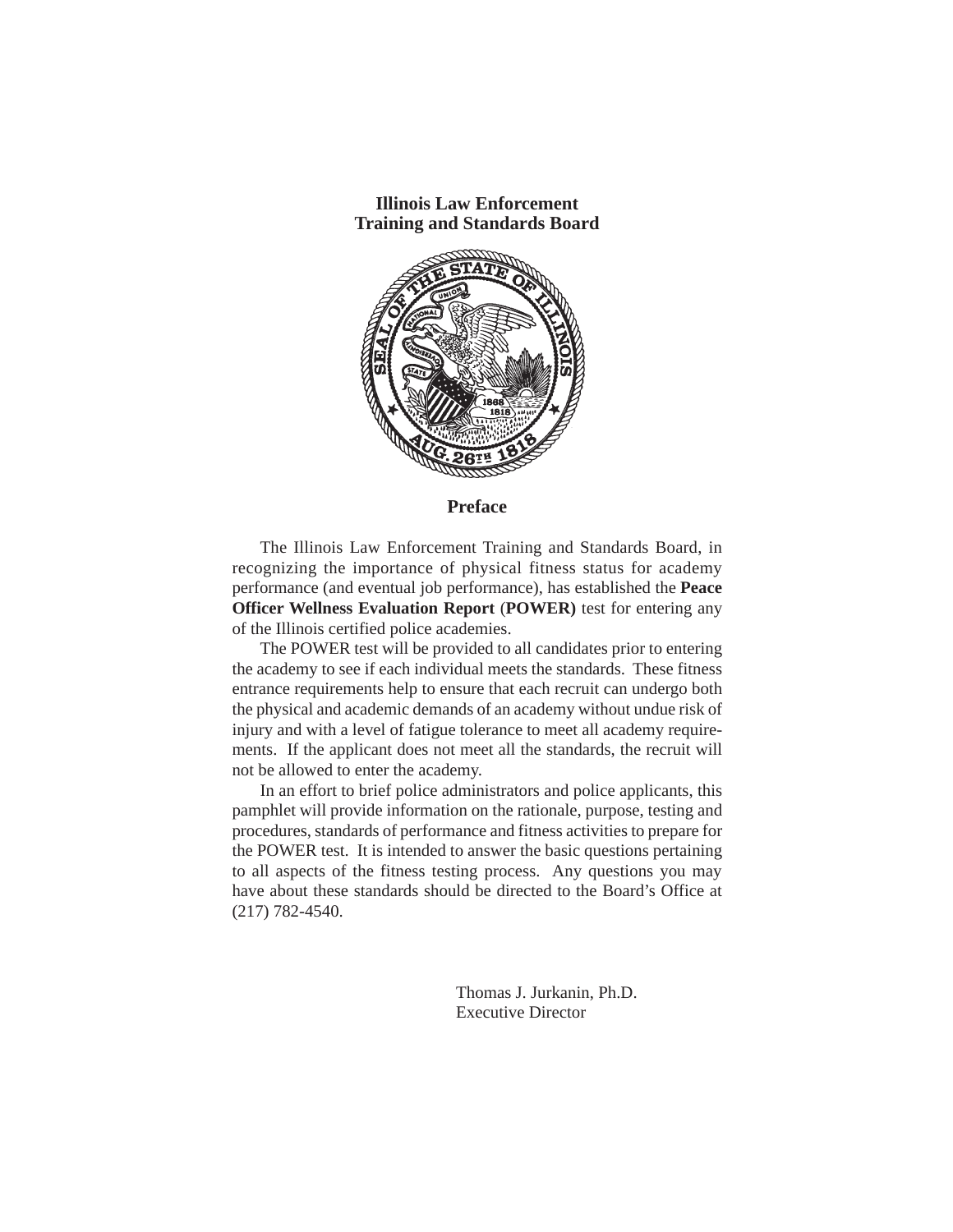# **Table of Contents**

| Why Is Fitness Important as a Job-Related Element |  |
|---------------------------------------------------|--|
|                                                   |  |
|                                                   |  |
| Minimal Physical Fitness Performance              |  |
|                                                   |  |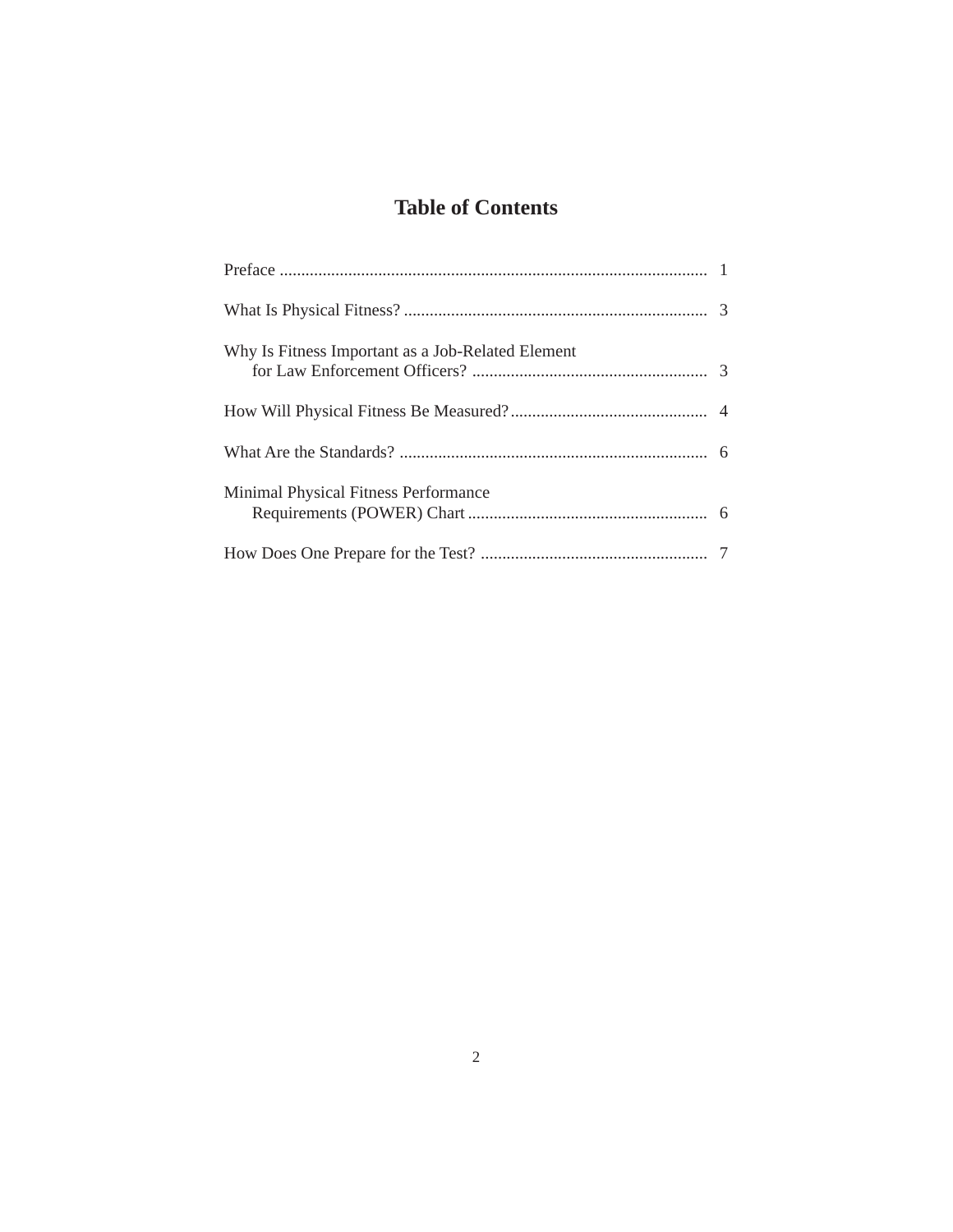## **What Is Physical Fitness?**

Physical fitness is a health status pertaining to the individual officer having the physiological readiness to perform maximum physical effort when required.

Physical fitness consists of three areas:

- Aerobic capacity or cardiovascular endurance pertaining to the heart and vascular system's capacity to transport oxygen. It is also a key area for heart disease in that low aerobic capacity is a risk factor.
- Strength pertains to the ability of muscles to generate force. Upper body strength and abdominal strength are important areas in that the low strength levels have a bearing on upper torso and lower back disorders.
- Flexibility pertains to the range of motion of the joints and muscles. Lack of lower back flexibility is a major risk area for lower back disorders.

### **Why Is Fitness Important as a Job-Related Element for Law Enforcement Officers?**

• It has been well documented that law enforcement personnel (as an occupational class) have serious health risk problems in terms of cardiovascular disease, lower back disorders, and obesity. Law enforcement agencies have the responsibility of minimizing known risk. Physical fitness is a health domain which can *minimize the "known" health risks* for law enforcement officers.

Physical fitness has been demonstrated to be a bona fide occupational qualification (BFOQ). Job analysis that account for physical fitness have demonstrated that fitness areas are underlying factors determining the physiological *readiness* to perform a variety of *critical* physical tasks. These three fitness areas have also been shown to be predicative of job performance ratings, sick time, and number of commendations of police officers. Data also shows that the fitness level is predicative of *trainability* and academy performance.

• Physical fitness can be an important area for minimizing *liability*. The unfit officer is less able to respond fully to strenuous physical activity. Consequently, the *risk of not performing physical duties* is increased.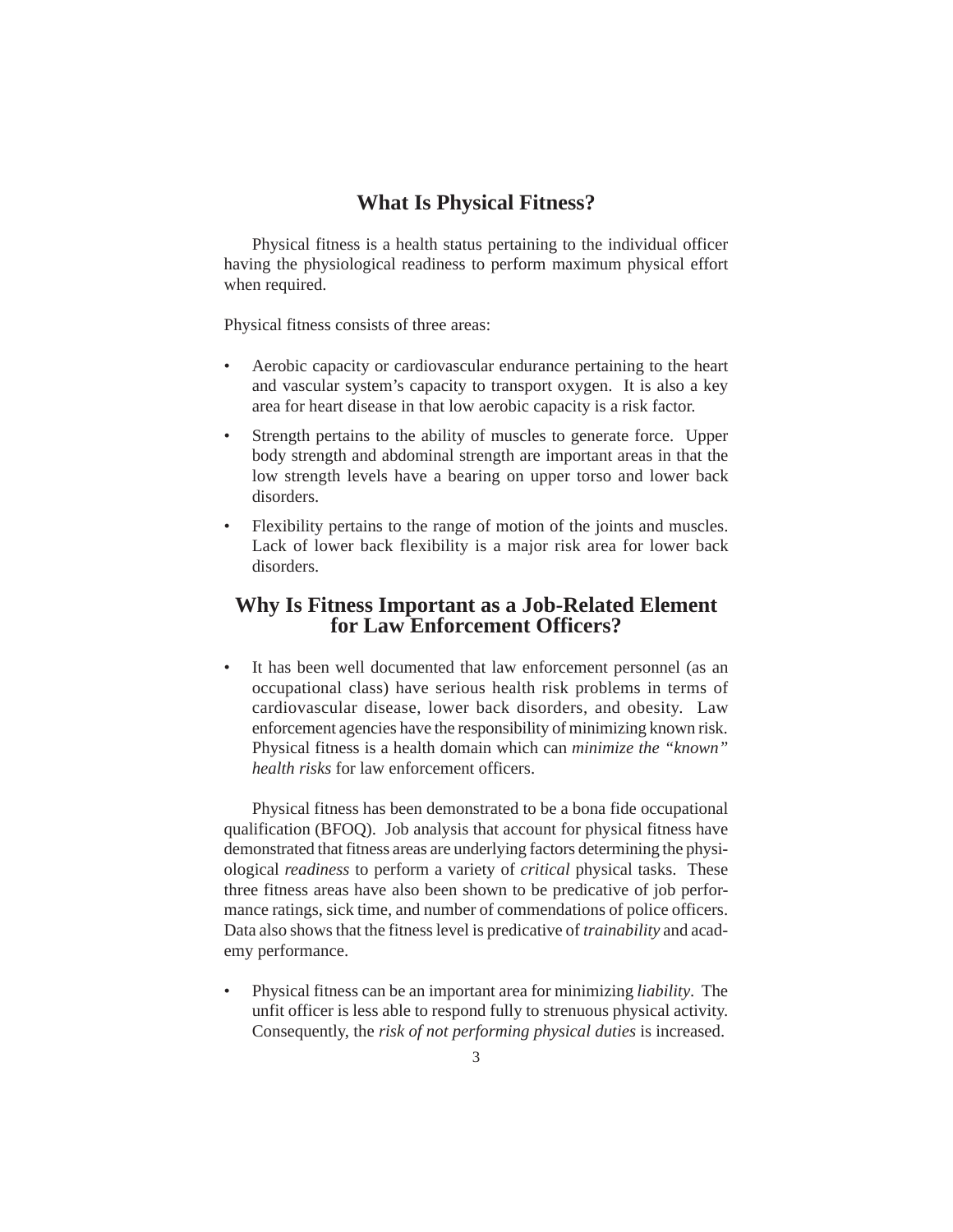# **How Will Physical Fitness Be Measured?**

The POWER test consists of four basic tests. Each test is a scientifically valid test. It is recommended that five minutes of static stretching, using techniques approved by the Board, be completed prior to each test. A five minute rest is recommended between each test with a fifteen minute rest before the 1.5 mile run. The tests will be given in the following sequence with a rest period between each test.

#### **1. Sit and Reach Test**

This is a measure of the flexibility of the lower back and upper leg area. It is an important area for performing police tasks involving range of motion and is also important in minimizing lower back problems. The test involves stretching out to touch the toes or beyond with extended arms from the sitting position. *The score is in the inches reached on a yard stick.*



### **2. 1 Minute Sit-Up Test**

This is a measure of the muscular endurance of the abdominal muscles. It is an important area for performing police tasks that may involve the use of force and is also an important area for maintaining good posture and minimizing lower back problems. *The score is in the number of bent leg sit-ups performed in one minute.*

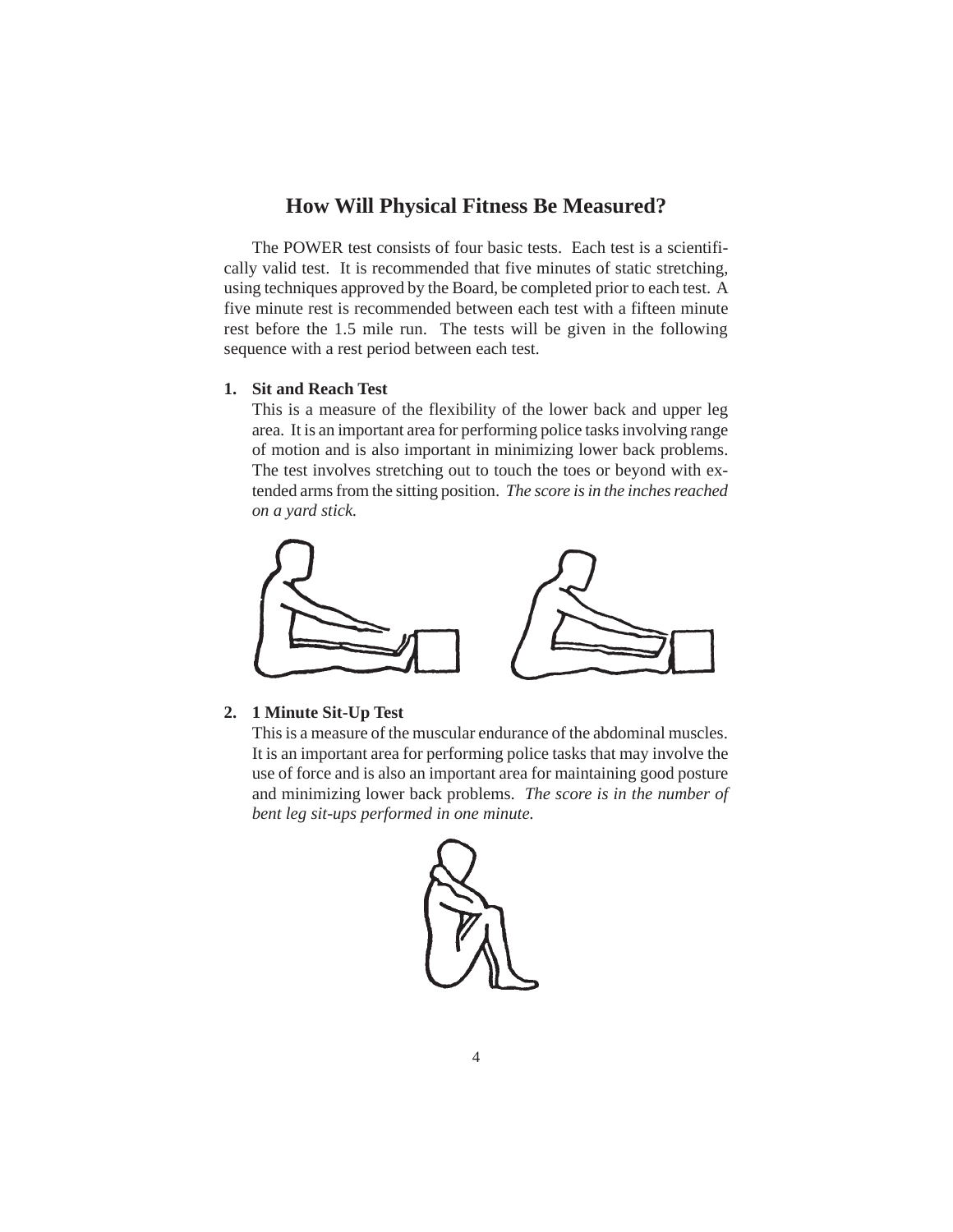### **3. 1 Repetition Maximum Bench Press**

This is a maximum weight pushed from the bench press position and measures the amount of force the upper body can generate. It is an important area for performing police tasks requiring upper body strength. *The score is a ratio of weight pushed divided by body weight.*



### **4. 1.5 Mile Run**

This is a timed run to measure the heart and vascular system's capability to transport oxygen. It is an important area for performing police tasks involving stamina and endurance and to minimize the risk of cardiovascular problems. *The score is in minutes and seconds.*

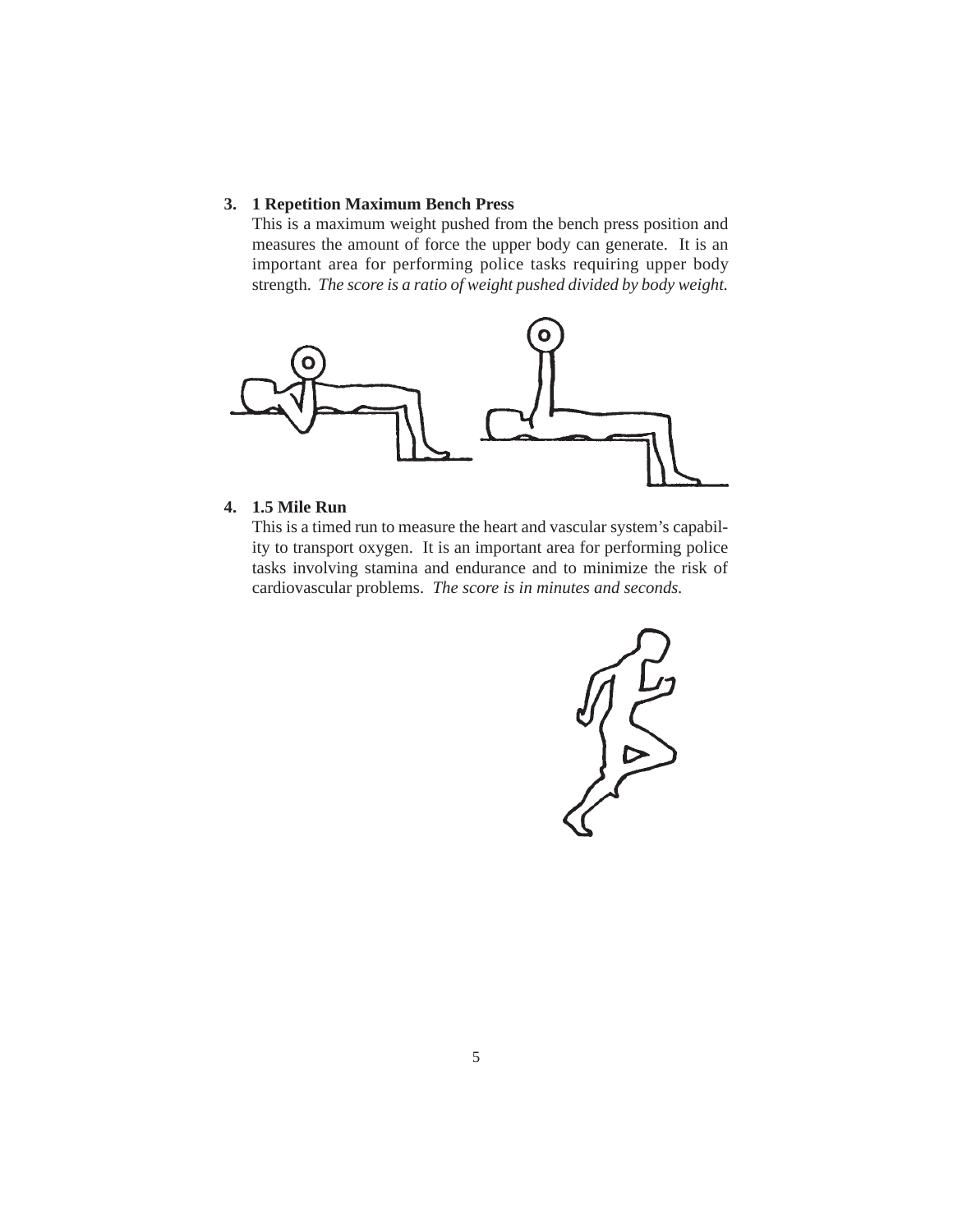# **What Are the Standards?**

- The actual performance requirement for each test is based upon norms for a national population sample.
- The applicant must pass every test.
- The required performance to pass each test is based upon age (decade) and sex. While the absolute performance is different for the eight categories, the relative level of effort is identical for each age and sex group. All recruits are being required to meet the same percentile range in terms of their respective age/sex group. The performance requirement is that level of physical performance that approximates the 40th percentile for each age and sex group.

|                                                      | <b>MALE</b> |       |                         |       | <b>FEMALE</b> |             |                         |       |
|------------------------------------------------------|-------------|-------|-------------------------|-------|---------------|-------------|-------------------------|-------|
| <b>TEST</b>                                          |             |       | 20-29 30-39 40-49 50-59 |       |               |             | 20-29 30-39 40-49 50-59 |       |
| Sit and Reach $\vert$ 16.0                           |             | 15.0  | 13.8                    | 12.8  | 18.8          | 17.8        | 16.8                    | 16.3  |
| 1 Minute<br>Sit-Up                                   | 37          | 34    | 28                      | 23    | 31            | 24          | 19                      | 13    |
| <b>Maximum</b><br><b>Bench Press</b><br><b>Ratio</b> | .98         | .87   | .79                     | .70   | .58           | .52         | .49                     | .43   |
| 1.5 Mile<br>Run                                      | 13.46       | 14.31 | 15.24                   | 16.21 | 16.21         | 16.52 17.53 |                         | 18.44 |

#### **POWER CHART**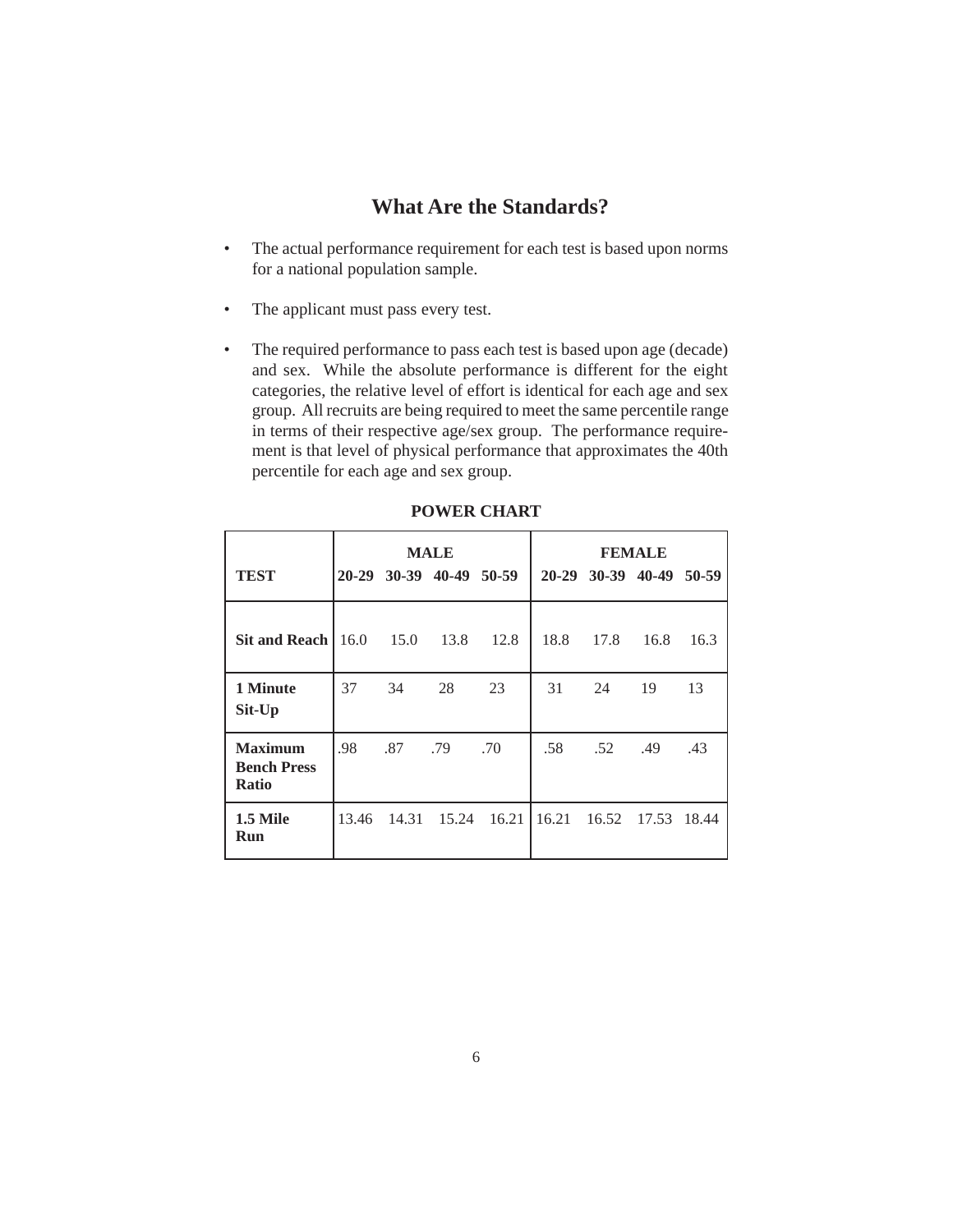# **How Does One Prepare for the Power Test?**

### **1. Preparing for the Sit and Reach Test**

Performing sitting type of stretching exercises daily will increase this area. There are two recommended exercises.

**Sit and Reach.** Do 5 repetitions of this exercise. Sit on the ground with legs straight. Slowly extend forward at the waist and extend the fingertips toward the toes (keeping legs straight). Hold for 10 seconds.



**Towel Stretch.** Sit on the ground with the legs straight. Wrap a towel around the feet holding each end with each hand. Lean forward and pull gently on the towel extending the torso toward the toes.



#### **2. Preparing for the Sit-Up Test**

The progressive routine is to do as many bent leg sit-ups (hands behind the head) as possible in 1 minute. At least three times a week, do three sets (three groups of the number of repetitions one did in 1 minute).